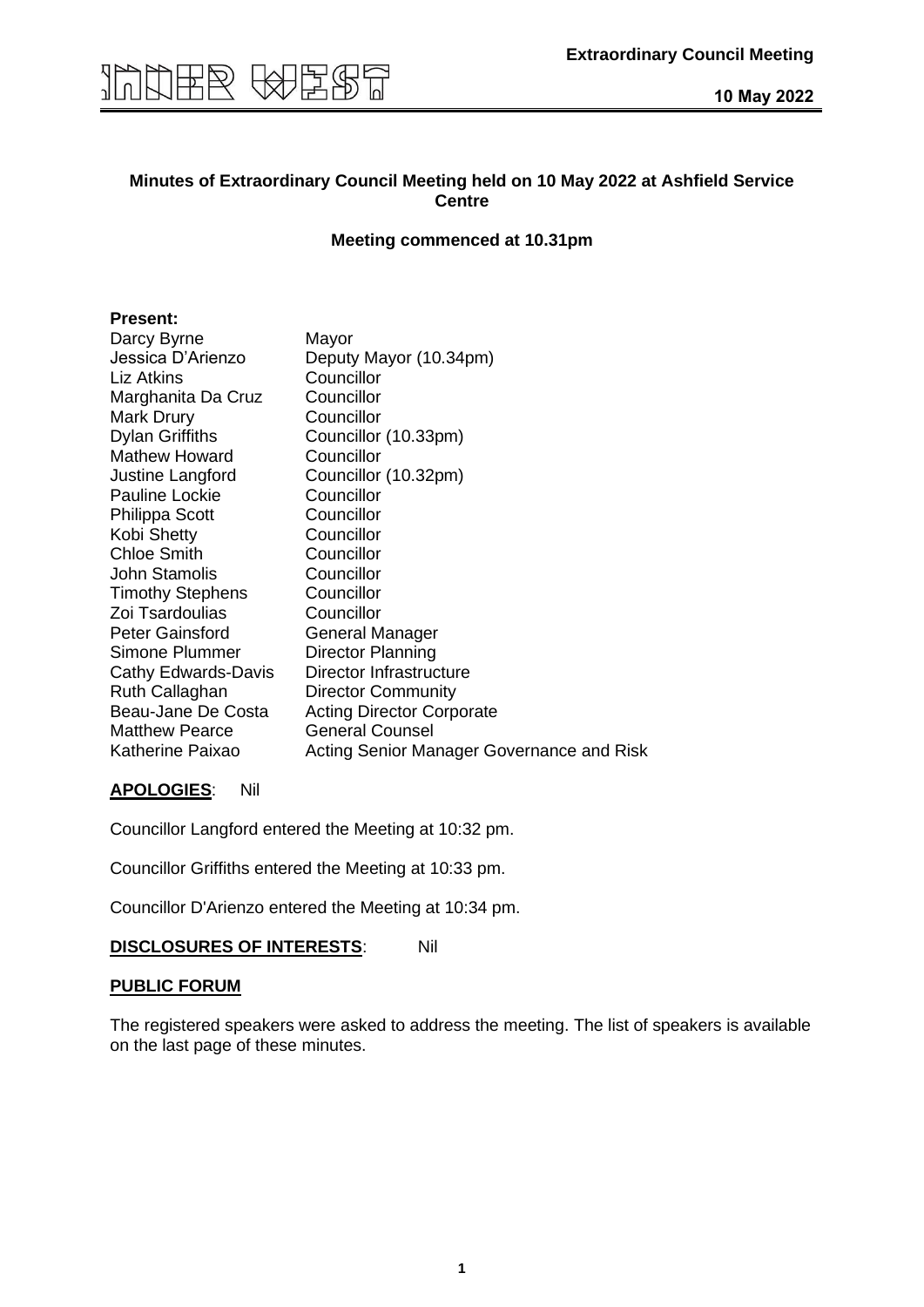

**10 May 2022**

## **Procedural motion (Stamolis/Atkins)**

#### **That each point of the motion in Item 1 be voted on separately.**

| <b>Motion Lost</b>     |                                                                                |
|------------------------|--------------------------------------------------------------------------------|
| <b>For Motion:</b>     | Crs Atkins, Da Cruz, Griffiths, Langford, Lockie, Shetty and Stamolis          |
| <b>Against Motion:</b> | Crs Byrne, D'Arienzo, Drury, Howard, Scott, Smith, Stephens and<br>Tsardoulias |

**Procedural Motion (Griffiths/Shetty)**

**That an extension of time of one (1) minute for Councillor Stamolis to speak on the motion be granted.** 

| <b>Motion Lost</b>     |                                                                                |
|------------------------|--------------------------------------------------------------------------------|
| <b>For Motion:</b>     | Crs Atkins, Da Cruz, Griffiths, Langford, Lockie, Shetty and Stamolis          |
| <b>Against Motion:</b> | Crs Byrne, D'Arienzo, Drury, Howard, Scott, Smith, Stephens and<br>Tsardoulias |

**Procedural Motion (Scott/Stephens)**

**That the motion be put.**

**Motion Carried For Motion:** Crs Byrne, D'Arienzo, Drury, Howard, Scott, Smith, Stephens and **Tsardoulias Against Motion:** Crs Atkins, Da Cruz, Griffiths, Langford, Lockie, Shetty and Stamolis **C0522(2) Item 1 Notice of Motion: Demerger of Inner West Council**

**Motion: (Stamolis/Atkins)**

**That Council:**

- **1. Notes that 62.5% of the Inner West community voted to demerge Inner West Council to restore the three previous Councils (Ashfield, Leichhardt and Marrickville) and that the result of the poll was a majority vote across ALL five existing wards and ALL three previous Councils;**
- **2. Notes that the Demerger Poll was run by the NSW Electoral Commission in which there were 104,219 formal votes;**
- **3. Notes that the Demerger Poll has the support of the majority of the community and that our community reasonably expects that Council will prepare a strong and effective business case for the demerger of Inner West Council;**
- **4. Notes that the NSW Minister for Local Government, The Hon. Wendy Tuckerman MP has confirmed that NSW Government will pay for the cost of the demerger;**
- **5. Ensures that the community, Councillors and local government experts have close oversight of the development of Council's business case for the demerger;**
- **6. Establishes a Demerger Committee to oversee the development of the demerger business case and invites Councillors, community members and local government experts to be active members of this Committee;**